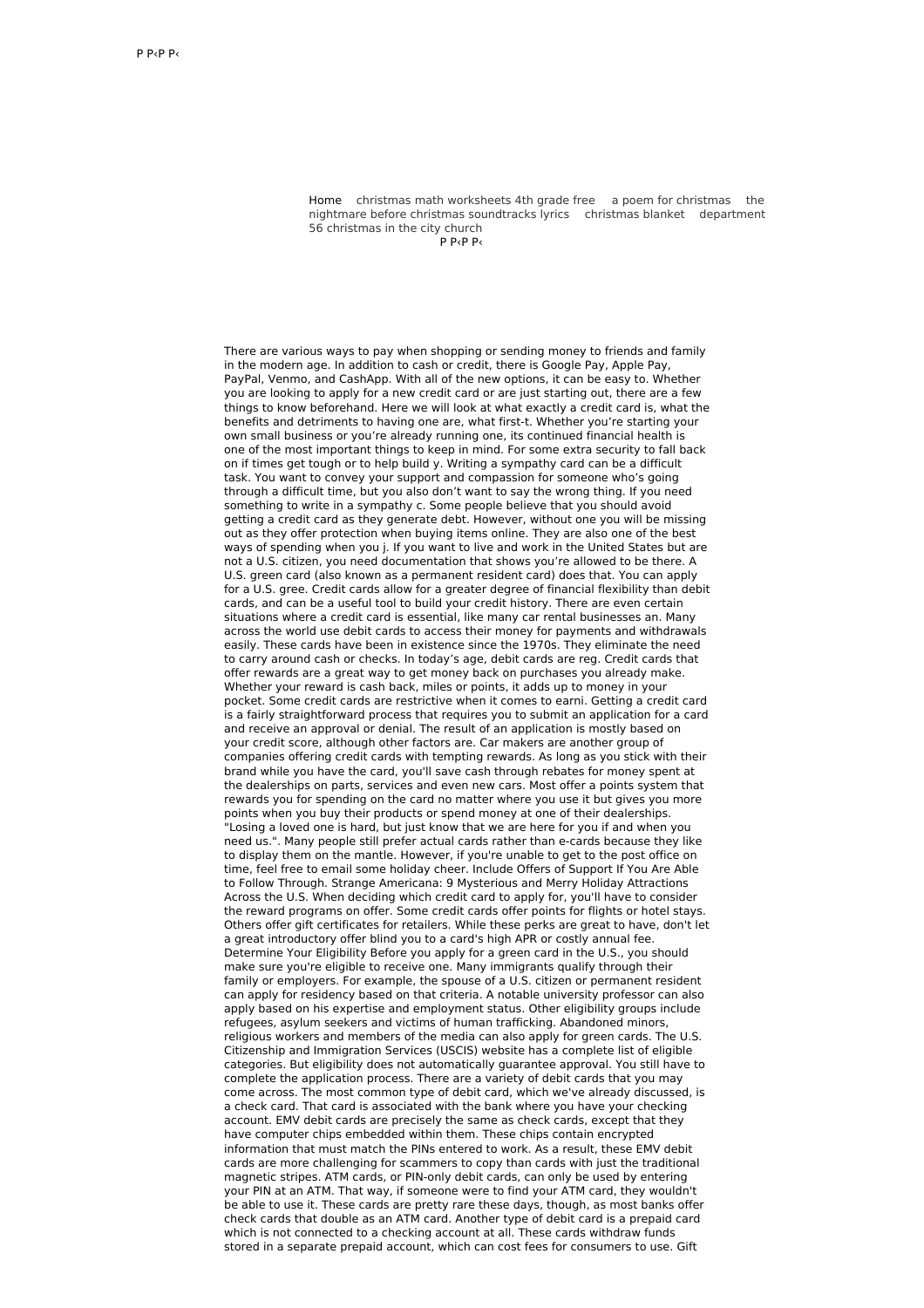cards are also considered a type of debit card, as they involve loading money onto the card for purchases. Debit Cards vs. Credit Cards. Genius Phone Gadgets That Are Total Game Changers. Having a credit card is great in that it is safer than carrying a large amount of cash, easy to cancel if it is lost or stolen and helpful as it allows you to purchase large items immediately rather than having to wait until the cash is available. You then just have to pay small amounts each month. When you apply for a credit card you also build credit, which can be useful in the future if you are looking to take out a large loan or mortgage. By proving you can pay your bills in a timely fashion, future lenders are more likely to give you the loans. If this all sounds too risky, skip getting a credit card and apply for a debit card or pre-paid debit card instead. One of the great things about debit cards is that they won't allow you to spend more than what you have, which is the main risk of credit cards. They also don't have monthly payments you need to worry about nor interest rates. One thing to consider though is that this won't have any effect on your credit history which may be frustrating for some, but good for others. In today's age, debit cards are regularly used for convenience. With a mere swipe or tap, you can pay for purchases while on the go. However, there are clear differences between these cards, credit cards, and other cards that people may use. Let's take a look at what debit cards are and how you can use them. If you're applying online, fill out all the required fields and submit the information. In most cases, you will be notified immediately of the credit decision. If you're approved, your card will usually arrive in one to two weeks. If you're denied, you will receive a letter in the mail explaining the reasons for the negative decision. The letter may also include your credit score on record at the bureau used to retrieve your score. Opened-loop prepaid cards can be used anywhere. Even among openedloop cards, there are some establishments that do not accept Discover or American Express, but these businesses are a minority. On the other hand, closed-loop prepaid cards can only be used in certain places, such as a specific store or in the cafeteria of a specific university. Some people believe that you should avoid getting a credit card as they generate debt. However, without one you will be missing out as they offer protection when buying items online. They are also one of the best ways of spending when you jet off to an international destination. Additionally, when you rent a car or a truck, the rental firm sometimes insists on taking your credit card details as security in case you damage the vehicle. There are lots of other benefits, including the flexibility you get from having one, and other things like air miles and reward points. Closed-loop cards often come at a cost or require membership at a specific school, business, or organization. To acquire one, you need to purchase it from the applicable company or be a member of an eligible organization. How to Calculate What You'll Need in Retirement. How to Get a Credit Card with Bad Credit. There are various ways to pay when shopping or sending money to friends and family in the modern age. In addition to cash or credit, there is Google Pay, Apple Pay, PayPal, Venmo, and CashApp. With all of the new options, it can be easy to forget about some older payment methods. Many overlook prepaid cards, but they're an excellent way to make shopping easier and improve spending control. If you're looking for a simple credit card that offers a great cash-back rate for everyday purchases, that's exactly what the Capital One Quicksilver Cash Rewards card does. Get a \$150 bonus for spending \$500 in the first three months, and then earn 1.5% cash back on all purchases with no limits to how much you can earn. By Staff Writer Last Updated March 25, 2020. Some prepaid cards are reloadable, and others are non-reloadable. In most cases, a card that is not reloadable is a gift card. For example, there are plenty of gift cards for stores and restaurants set at \$25, \$50, or \$100. You can use open-loop cards anywhere, but they are only intended for temporary use. A closedloop non-reloadable card is usually a gift card for a specific store. Open-loop, reloadable cards often have more features, such as direct deposits and automatic drafts, so they're utilized similarly to a debit card. There are no credit checks or applications to get a prepaid card. Opened-loop credit cards are very easy to acquire. A person simply needs to order a card and load it. Depending on the company the card is from, the entire process may be completed in a retail store or bank, or the cardholder may need to order the card online. Some prepaid cards cost money to purchase. Other cards are free and just need to be loaded with funds to spend. By Staff Writer Last Updated June 24, 2020. If you meet the eligibility requirements for a green card, you have to submit an application and initial processing fee. The form you complete depends on your eligibility category. In some cases, you are the person who completes the form, but other circumstances require the person petitioning for you to complete it. Eligible immigrants already living in the United States complete Form I-485 to adjust their status. Those living outside the United States complete Form I-130 (Petition for Alien Relative). If you're applying for a green card through your employer, they must submit Form I-140 to petition you as an alien worker. Types of Prepaid Cards Among commercial cards, each type of prepaid card is either an opened-loop card or a closed-loop card. You can use an opened-loop card at virtually any business. These cards have a logo from one of the four major card companies (Visa, American Express, Discover, or Mastercard), so use them like any other major debit or credit card. Closed-loop cards can only be used at specific places. For example, some colleges offer closed-loop prepaid cards that can only be used on campus. Christmas Gnomes and Zombie Horses: Meet the Mythical Creatures of Global Holiday Folklore. How to Find a Credit Card That's Right for You. Keep careful records of those with whom you are exchanging Christmas and holiday cards each year. If you have sent out a Christmas card to the Joneses for four years straight and have not received a card or greeting in return, you may want to continue sending cards, but it is perfectly acceptable for you to remove them from your card list. What We Can Learn From the Economy During the COVID-19 Crisis. What Are Some Common Items That Might Be Useless Soon?. 2020 Hyundai Santa Fe: Raising the Bar for Driver Safety. Handing out cards in the office may be easier, but you really should mail these to coworkers' homes if you know them well enough to have their addresses. This adds a personal touch while also eliminating the possibility that someone may take offense at being left out because you don't have a card for him or her. Shop christmas lights, LED lights and more online now!. Hotel Chocolat 2021. Mint House, Newark Close, Royston SG8 5HL United Kingdom. To supply alcohol to a